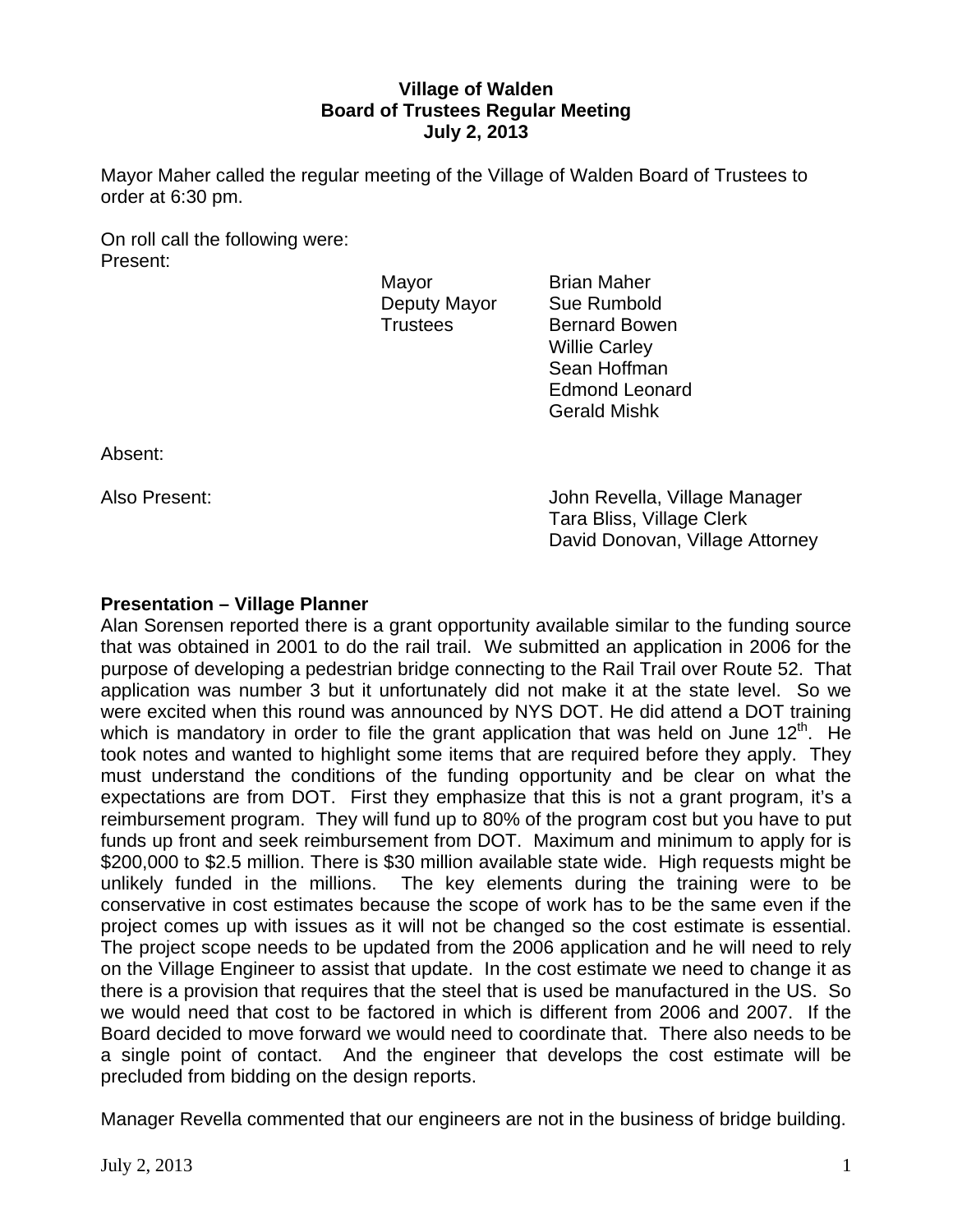Alan continued that the technical feasibility would be the small area of right away or easement that would need to be acquired and need to be factored into the cost estimate. In terms of eligibility this is definitely eligible as the rail trail is completed and this would be a good link that would tie into the area where the Village is trying to encourage development. If there is interest to pursue this we would need to get a resolution adopted by the Board and then proceed with the application. The deadline is 8/16/13.

Trustee Hoffman asked if the state would not increase the funding, cost override, if we were under the budget will they still pay the total.

Alan said no, they will not pay more than 80%.

Trustee Bowen asked basically their cost could be less, if they use up all their 80%, if the price comes in lower.

Trustee Hoffman said no they are always paying 20%.

Deputy Mayor Rumbold asked what the fee is going to be to write the grant.

Alan said he always worked to do these as reasonably as possible.

Deputy Mayor Rumbold asked for a guestimate.

Alan said a guestimate of \$2,500, which is very generous as there are quite a number of hours that go into the application.

Trustee Leonard asked if the steel has to be from US, what about the aluminum?

Alan said he would have to double check but suspect that would be covered.

Mayor Maher stated they talked about the 80% cost and 20% share for the Village cost. Does that include in kind service or is it an actual dollar amount on the supplies or services done? Because they can put together a budget and that could include our entire match if that is allowed, using our own man hours.

Alan said that it's a narrow scope, probably some that could be in kind but would need to double check that. Pretty good chunk of 20% would be monetary

Mayor Maher said if they bond, is interest taken into account?

Alan said that was a good question that he would need to ask about.

Manager Revella said that they haven't done that for most of the map 21 projects.

Attorney Donovan said they would need to do a letter of intent.

Mayor Maher brought up property acquisition and asked what they are looking at.

Manager Revella said the abutment from Norfolk Southern Railroad.

July 2, 2013 2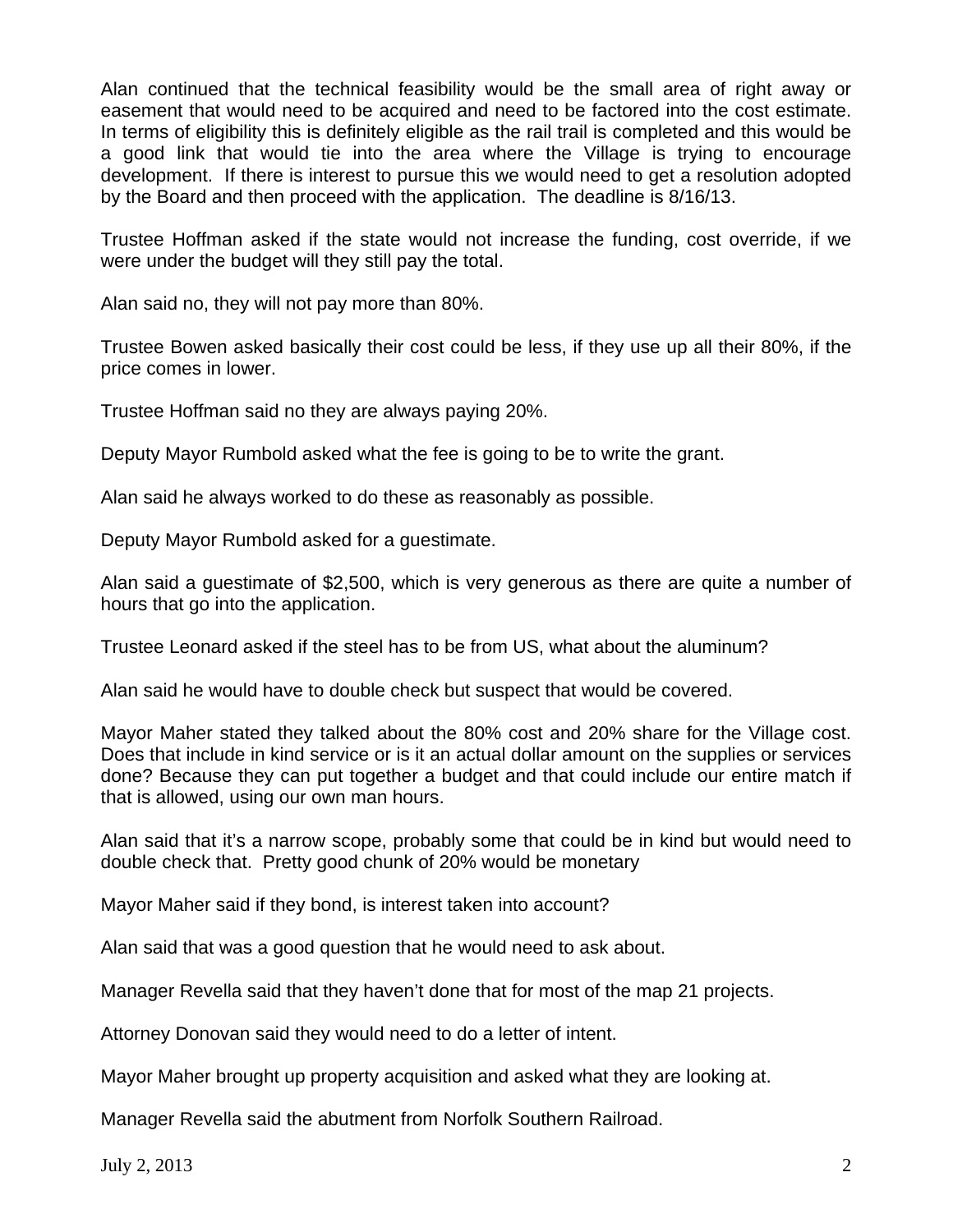Alan said he had a discussion with them in 2006 and they were receptive because they don't have a use for it. In an ideal setting, he would recommend if the Village can resolve that before the grant is awarded that would be great. You have to go through the federal land acquisition process which is long and costly. If they are a willing partner and simply wanted to grant the easement that would be beneficial and one less obstacle or hurdle to cover in the transportation enhancement grant.

Mayor Maher said in the budget he put together last time, what was that amount to account for the acquisition of that property.

Alan said he didn't remember.

Manager Revella said it overall was about \$700,000 with contingencies.

Mayor Maher asked if they had taken into account costs closer to the million dollar mark. The Board meeting is the  $2^{nd}$  week in August; if we have the resolution by August 13<sup>th</sup> is that ok?

Alan said the deadline is August  $16<sup>th</sup>$ .

Mayor Maher asked Alan to try to get questions answered and see what happens after discussion. Correspond via email any comments and questions through the Mayor if that's ok and then publicly discuss the process.

Manager Revella requested the Board decide if this is the project we would use.

Mayor Maher asked what else is there to do.

Manager Revella said it's the best one in his opinion.

Trustee Bowen asked if we could we use that towards overcoming some of the obstacles on the rail trail with maintenance right now.

Manager Revella said it was built with funding so just because there is a repair they would not do that.

Alan emphasized having a project that was ready to go.

Trustee Leonard asked if they give them more municipalities to sign on, would that help the application.

Alan replied, sure. With respect to the resolution question would they be able to decide by the next meeting on July  $16<sup>th</sup>$ . He would need to have clear direction by then to know that we can do that.

Mayor Maher said that they would need to have our questions ready and come to an understanding and do that by July  $16<sup>th</sup>$ .

July 2, 2013  $\frac{3}{3}$ Alan said the Resolution you could have time to do that but he needs direction by July  $16<sup>th</sup>$ from the Board as that only leaves him 30 days.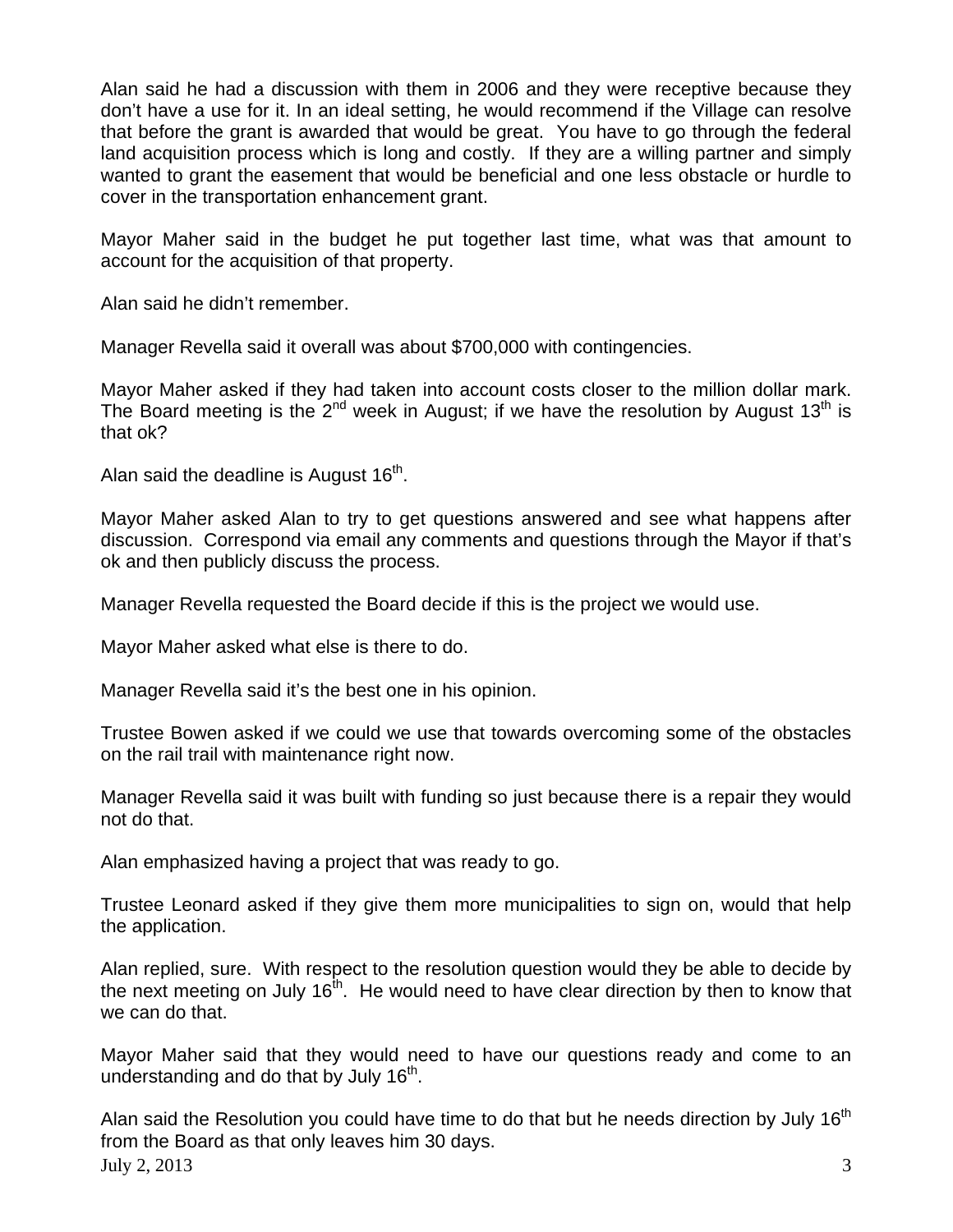Trustee Bowen said that they want it.

Trustee Carley asked why they are beating around the bush, why not go ahead and say we want to do that.

Trustee Leonard said for the record the last proposal was for aluminum arched bridge prefabbed and hoisted together.

Mayor Maher said they would probably save on cost.

Trustee Hoffman said that since it's a reimbursement we will need to have the money up front. He would feel better with costs up front before we vote and make motions etc. as we need to be fiscally responsible.

Trustee Carley asked if the engineers to do it first

Mayor Maher said that Peter and John and Alan will work together first and then we will have a decision by the next meeting and figure out the Norfolk Southern Railroad part.

Alan said there are a whole variety of consolidated funding applications coming up. No longer small cities community so that funding is not applicable but there is NYSERDA funding for resiliency plans to supplement an ad to your comp plan. That deadline is August 13<sup>th</sup>. There are state historic preservation office grants available also. Some even for trail enhancements.

Manager Revella commented such as a walkway along the river and trails throughout Olley Park.

Mayor Maher said Mike already has them in the works for Olley Park.

Alan said they were just announced in June and they are due by August. Training sessions only occurred in the past few weeks.

Mayor Maher stated that the idea is that there is a limited amount of funding; this would shorten the amount of people who would apply. We are ahead of some communities in this area actually.

Alan stated he needed to touch base with the Board about the Zoning Changes for Comp Plan and needs some direction from the Board if they want him to tackle all of them or certain ones that are a priority.

Mayor Maher asked if they can go over this with John prior to a meeting; go over all the changes and then have before the meeting and make a better decision.

Manager Revella requested to have a list out of use changes and text changes and separate for us to go right though them. The grant is priority so we can do these changes after that.

July 2, 2013 4 Alan said it would be tight. Also working with another municipality.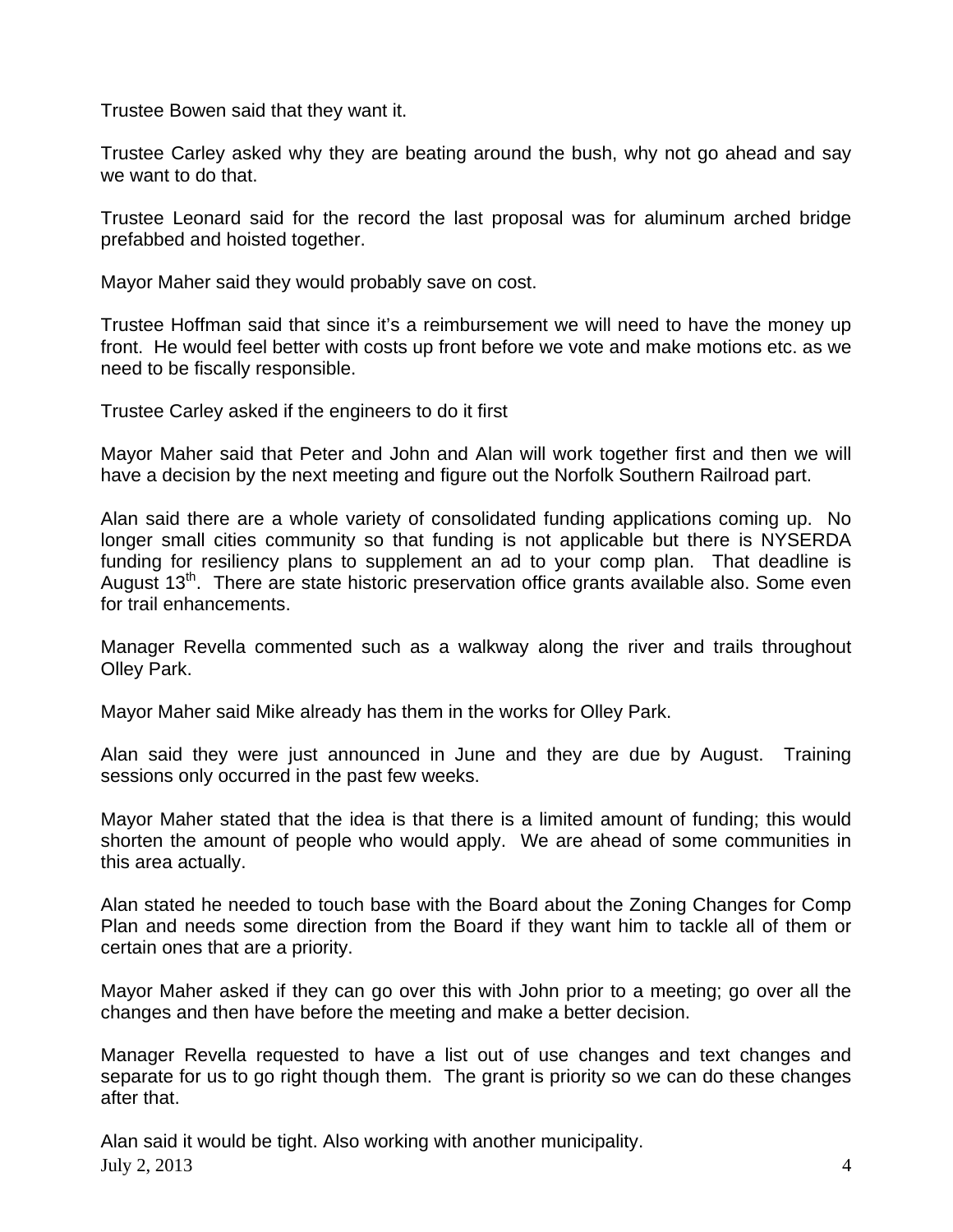Mayor Maher said that the worst case scenario is they can discuss without you and provide you feedback. They can give him an order or tell him to work on all of them.

Alan said where time permits

Manager Revella said he can work with Dave and then go from there. Start at the use changes first and then go to map changes and go to text.

Mike Bliss, Recreation Coordinator, introduced Christopher Rooney, our new Full Time Recreation Aide. He's overseeing our parks and the maintenance of them.

### **Village Manager's Report**

-DPW continues to camera sewer lines.

-Bought equipment for Ulster Ave to get ready for that project.

-Drainage at Olley Park for the Pavilion is finished.

-TEP grant was discussed at the meeting at OCTC meeting.

-CSEA negotiations seem to be going well so far.

-Farmer's Market is going well so far. Fruits and vegetables coming out in force.

-160 Old Orange Ave water line repair. It was not a normal size had no valves and was a smaller pipe. Put a curb box in and a new valve and corrected the pipe now.

-PBA negotiations going well so far. Getting down to the nitty gritty which is normal.

-Been working with Civil Service to fix some job classifications. One is a Working Leader position.

-Been having an issue with gas lines that go through our sewer mains. Been in contact with NYSEG about these issues.

-Had a meeting with Pam Mann about Go Rail which will push to get legislation support against increased truck sizes on the roads to 60ft trucks which would be a problem for us.

-Held interviews for the Full Time Rec Aide position, which as you see was filled.

Deputy Mayor Rumbold asked if all businesses are in compliance with commercial garbage.

Manager Revella said that there is only one left, 29-35 Main Street that has not been contracted yet. All the rest are.

Deputy Mayor Rumbold asked if Army Corp of Engineers were contacted for rail trail yet.

Manager Revella said he called and left a message with the Sergeant. We will see if we get a call back.

Deputy Mayor Rumbold asked if they have increased bus service for people to get to stores since the Thruway Market is closed.

Manager Revella replied that the Town bus is coming through more often. Shop Rite has a free delivery service. No calls yet that they haven't had an issue with service. If they do, obviously it will be addressed.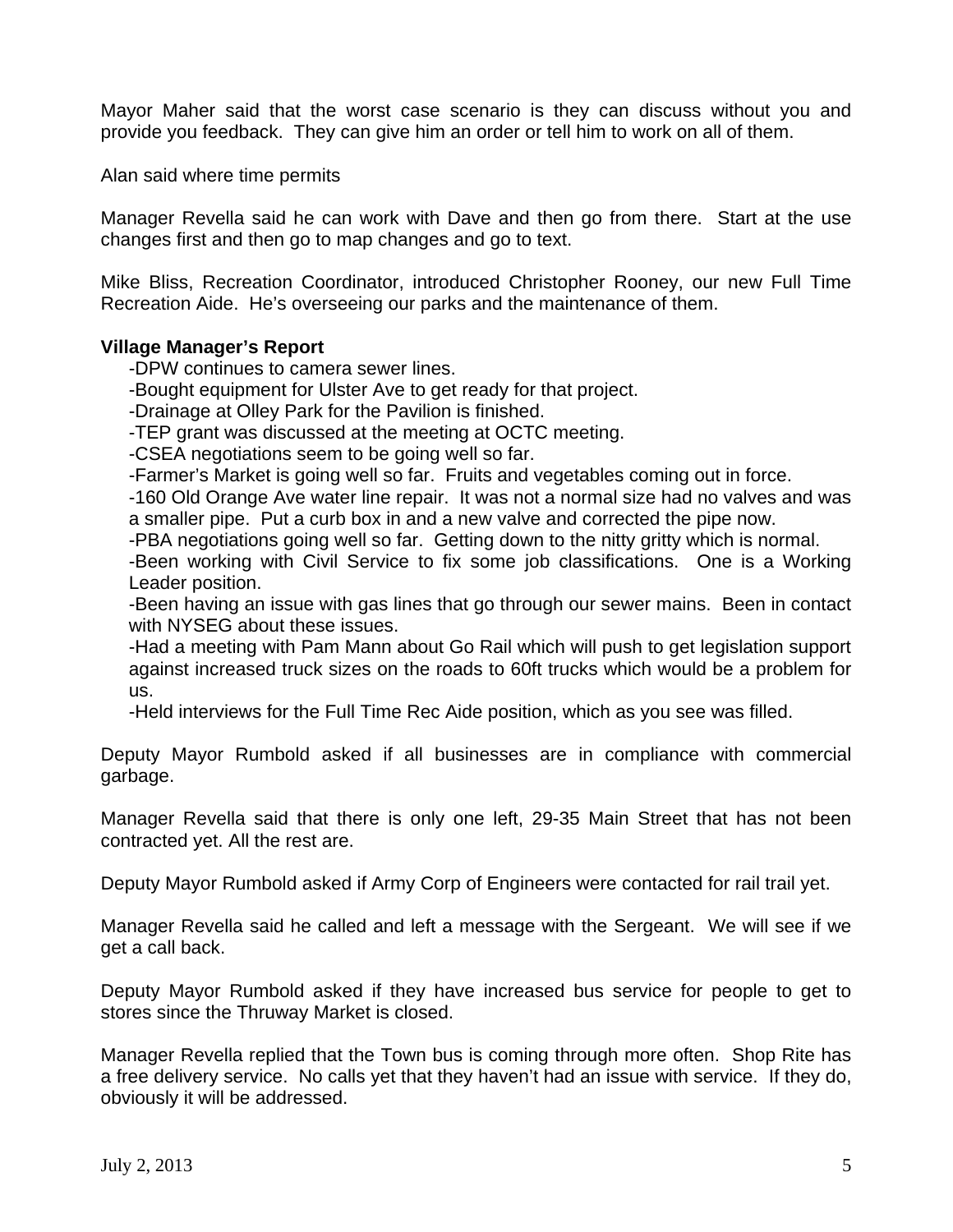Mayor Maher said that ShopRite has been more supportive than Hannaford's. It seems that the word got out which is why Shop Rite stepped it up.

Deputy Mayor Rumbold said she was concerned about people being able to get to the grocery store and was basically ensured that something was going to be put in place prior to the Thruway closing. She expressed concern that they need their seniors to be able to get to the store.

Manager Revella said he has a meeting with the owner tomorrow will emphasize in meeting tomorrow.

Trustee Hoffman asked if there was an update form DOT on the Ulster Avenue project.

Manager Revella replied that we bought equipment but have no update yet. It's in the Real Estate division.

Trustee Hoffman asked about the trench on Orchard Street.

Manager Revella stated the homeowner did contract with the company to get it repaired. They just had issues with timing. Planned on doing it Thursday and the weather did not permit and then again for yesterday. They will try tomorrow and will be done as soon as the weather permits.

Trustee Hoffman asked if he expects it to be repaired prior to next meeting.

Manager Revella answered yes. He's supposed to be there tomorrow.

Trustee Bowen asked if they were changing sidewalk on Berwick.

Manager Revella replied no. The resident had issue with driveway apron. They contracted it to be fixed.

Trustee Leonard asked if there were any changes to South Montgomery St slurry job from county.

Manager Revella replied no. Update was that they were coming last week. If that changed he hasn't gotten an update. Should be done in July for sure.

Trustee Leonard asked about the blacktop repair like the edges of the Town.

Manager Revella said they may not sure yet. They painted a lot of areas and then they are due back.

Deputy Mayor Rumbold questioned about blacktopping at Hess.

Manager Revella answered that he didn't know. They are not required to pave.

Deputy Mayor Rumbold asked what happens if the fill they put in has a trench there.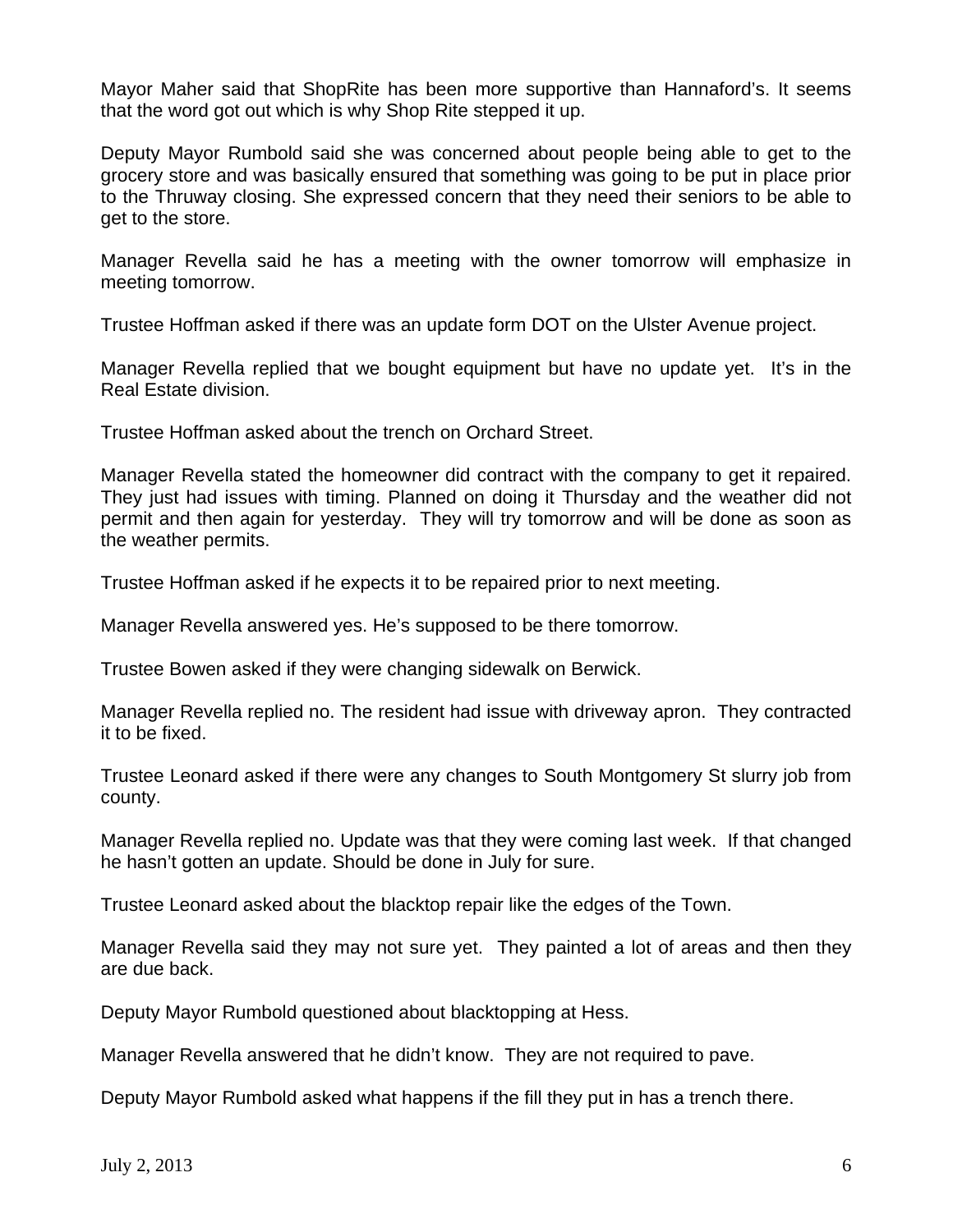Manager Revella said that if there is a public hazard then we come in. We have no authority if there is no hazard. We have been in contact with the dirt that needs to be paved. Dean contacted and didn't get a positive response on that.

Trustee Mishk asked if they have the authority to put up better fencing up there.

Attorney Donovan said that they don't have any authority unless there is a violation there. If it was a new application we would have more power there. But we are limited to the violations we could have.

Deputy Mayor Rumbold asked what constitutes a nuisance.

Attorney Donovan said unfortunately that is not sufficient to constitute a legal nuisance. If there is a public hazard or danger to pedestrians or vehicular traffic then we could site them and move forward.

Manager Revella said there's a lot of case law there, one was a big cement factory and people were almost dying from the soot there. That was a severe case and thought that would automatically be a public nuisance. Fought all the way and not on the borderline right now.

Deputy Mayor Rumbold said in other words the orange crappy looking fence surrounding the property could be there for years right in the middle of the Village.

Attorney Donovan said to let him confer with Dean before he gives an answer that may not be sufficient.

Trustee Hoffman mentioned site plan approval. If the abandoned use had site plan approval and showed a paved lot and now it's not can we site them for that?

Attorney Donovan said potentially.

Deputy Mayor Rumbold asked about the Elm Street renaming.

Manager Revella said he has a list of potential names.

Deputy Mayor Rumbold assumed it's still an issue.

Manager Revella said he put it on the agenda for the next meeting.

Mayor Maher said there were other issues that need to be brought up before they make a decision like what effects it will have on residents, 911, and the postal service.

Trustee Bowen asked about the left turn off of 52 to South Montgomery to make it a no parking area.

Manager Revella said the contractor is fixing the curb before the county comes. That whole section is to be dug up and rebuilt back about 3 feet in that area. There will be signs up right before construction starts and see if it's enough space.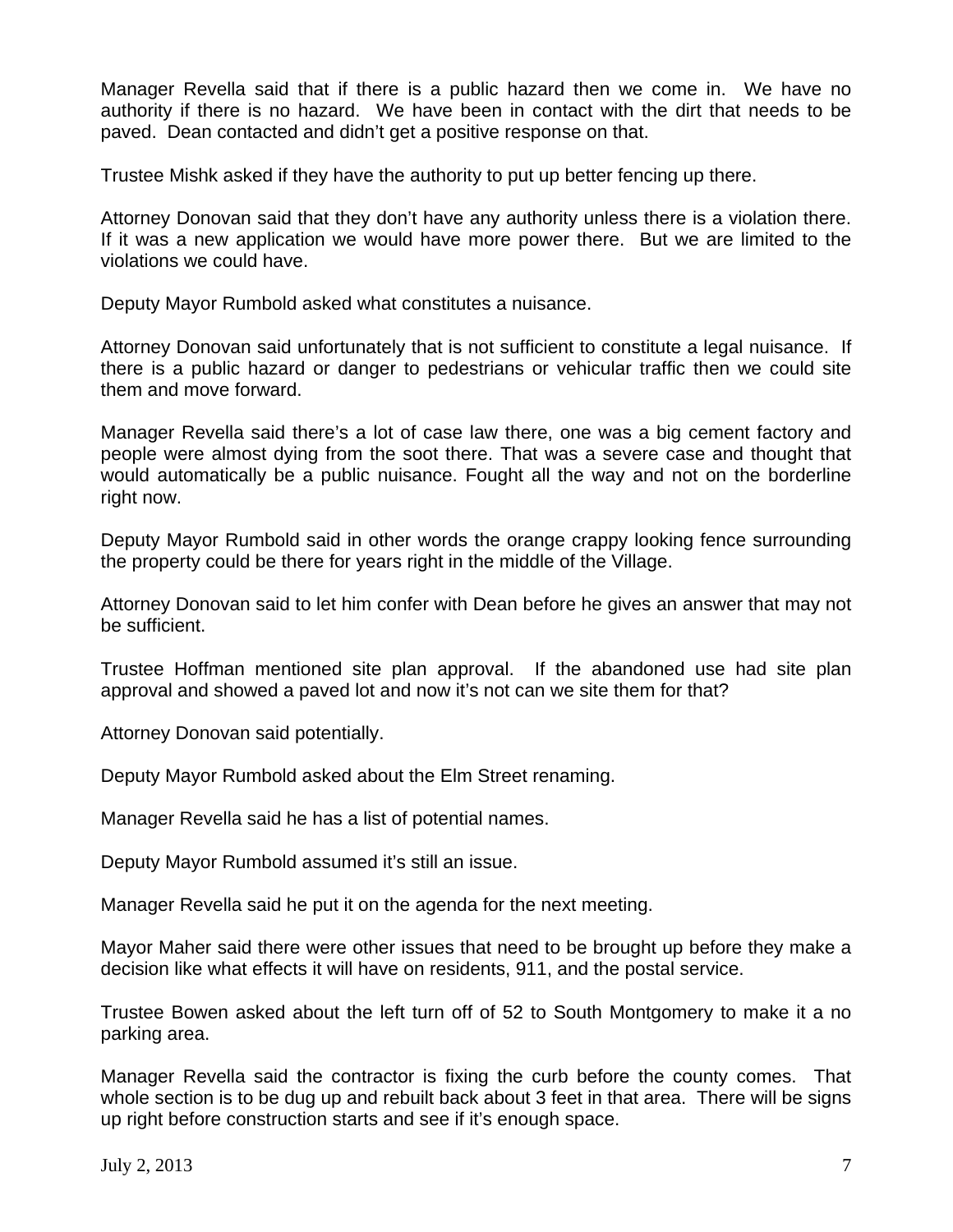Trustee Carley mentioned the lights on Sunnyside near 14. Residents are asking about it.

Manager Revella said that NYSEG installs, we purchase the lights.

Trustee Leonard asked what the schedule was for locking up the basketball court.

Manager Revella replied dusk to dawn. If Mike is doing it otherwise the police do it during their shift. PD may have been on a call but then lock up on the way.

Trustee Carley asked about getting cameras on the parks.

Manager Revella said that Mike is getting quotes now.

Mayor Maher asked John for a fluoride update.

Manager Revella said that the engineer is doing a site plan for the injectors and the materials that need to be put in place including the containment area to store it. We have the injector points ready. We need to have them approve the pumps and the storage areas. Once that's done we get the fluoride approved by the county and from the US. MSDS spec for the fluoride is a certain one approved by the county. Whatever vendor we use uses that exact spec.

Deputy Mayor Rumbold asked if the county is using the state regulations or separate for Orange County.

Manager Revella said that when they spoke here they said they used the state spec. They abide by the same regulations.

Deputy Mayor Rumbold asked what the county provides us that assure us that they are following the state regulations.

Manager Revella said they're not that far yet. When he gets the approval, he will request that someone from the county be here.

Deputy Mayor Rumbold said she just wants to make sure that the county is following state regulations for NYS and sometimes someone looks the other way and doesn't check or double check. Wants assurance from county they are following those regulations.

Trustee Carley says there should be a vendor list that is preapproved.

Deputy Mayor Rumbold said that it doesn't mean that they are all compliant to NYS standards in order to be part of that list. Wants to make sure they are. Wants documentation that says they are in compliance.

Manager Revella commented that just because they are on the vendor list, doesn't mean the product we get is the same as what they bring. Match state and county spec to the actual product we are receiving.

Deputy Mayor Rumbold said they asked their last vendor and they refused to answer.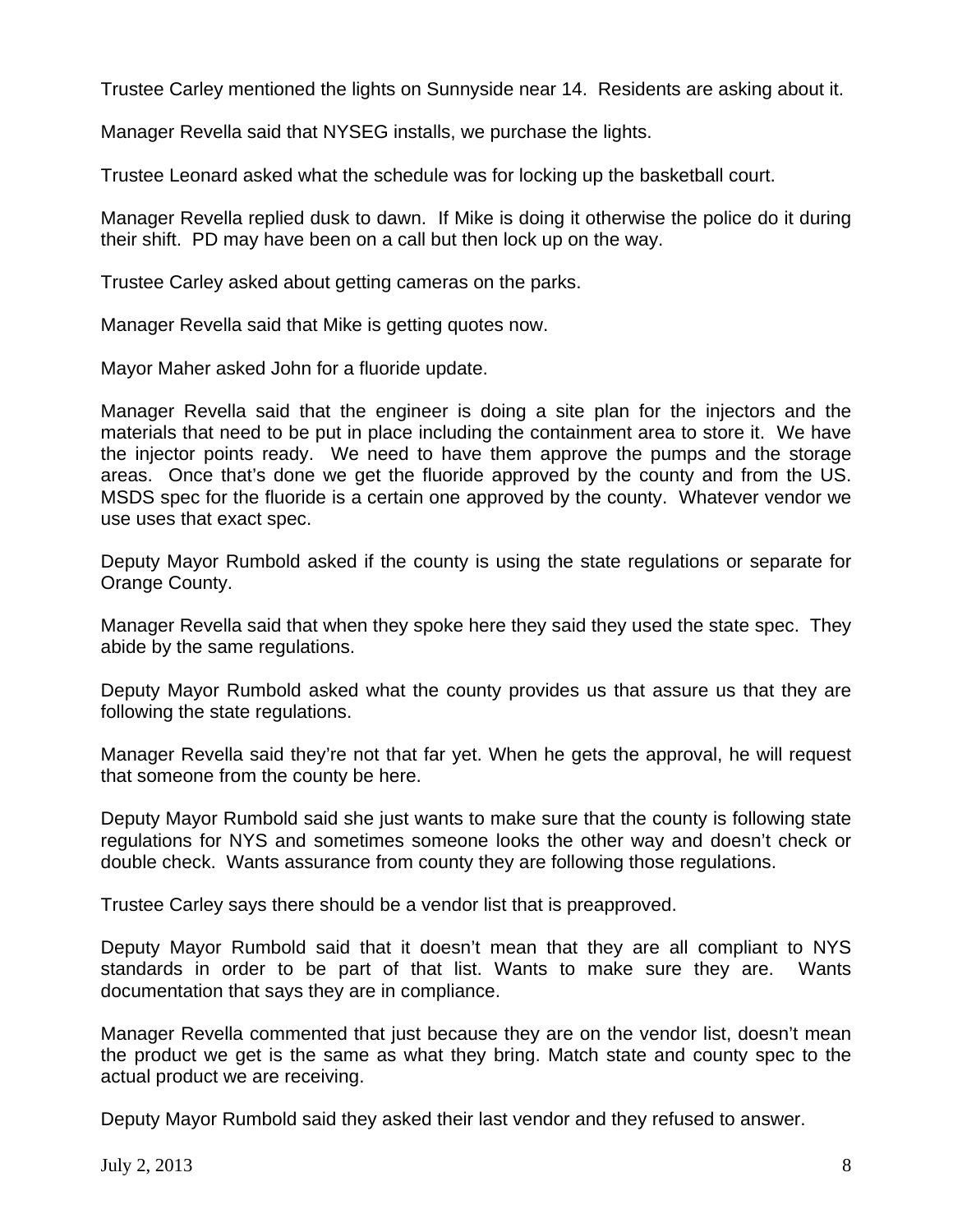## **Trustee's Committee Reports**

## **Town of Montgomery & DPW liaison – Trustee Leonard**

Trustee Leonard reported they looked at another machine for skid steer, Bobcat but liked the JCB more.

#### **Village Clerk & Village Treasurer Liaison – Trustee Bowen**

Trustee Bowen had nothing to report.

### **Police Department Liaison – Deputy Mayor Rumbold**

Deputy Mayor Rumbold said PD has been awarded funding for second enforcement period between July 1<sup>st</sup> and Sept 3<sup>rd</sup> for Stop DWI funding. Firearms training is coming up again. Been preparing for the final Buddhist event this Saturday for the Dahli Llama's Birthday. National Night Out is being planned as we speak; meeting next week.

### **Planning and Zoning Boards as well as the Building Department Liaison – Trustee Hoffman**

Trustee Hoffman met with Dean on enforcement issues at 46 Scofield. Discussed accessory apartment, proposal of the law.

### **School Board and Recreation & Parks Liaison – Willie Carley**

Trustee Carley said summer camp is going well. SYLA selection occurs next week. July 15<sup>th</sup> it starts. School Board budget passed. Wasn't able to get the exact cuts.

Mayor Maher said there's another Board meeting coming up and Senator Larkin was able to solidify \$36,000 in funds for the school, saving Jr. ROTC training. Fundraisers are going on to raise \$50,000 for JV sports which have been cut. They need another \$80,000 for Modified sports which the community is trying to get funding for. The Board will know in 2 days. Collaborating with nonprofit to do sports programs at schools. Already a varsity bus less cost for JV as opposed to modified because modified has other opportunities in the community.

## **Village Justice and Library Board Liaison - Trustee Mishk**

Trustee Mishk had a meeting with Judge Ozman about the grant that he has and tentative design for his bench that would serve as dual purpose for our meetings as well. Looking at contractors and getting a sketch to the Board. Think everyone will be happy about that.

The Mayor Read the upcoming Community Events listing into the minutes.

#### **Public Comment on Business of the Board**

Nanette Degroat, 80 N. Montgomery Street, stated that she FOILed the fluoride documents from OC Health Department. He said he didn't know and he didn't care and said it wasn't his job. Fluoride we are buying he is supervising. We as the public have a right to see the documentation as well including all the standards that she put up and wanted documentation from the vendor that stated it was safe and will help with dental cavities and everything else. He told her that the Albany people would have the info and they didn't have anything. He said the state takes care of that not him. He pulled out a book with all the vendors.

Deputy Mayor Rumbold asked how they compile the list.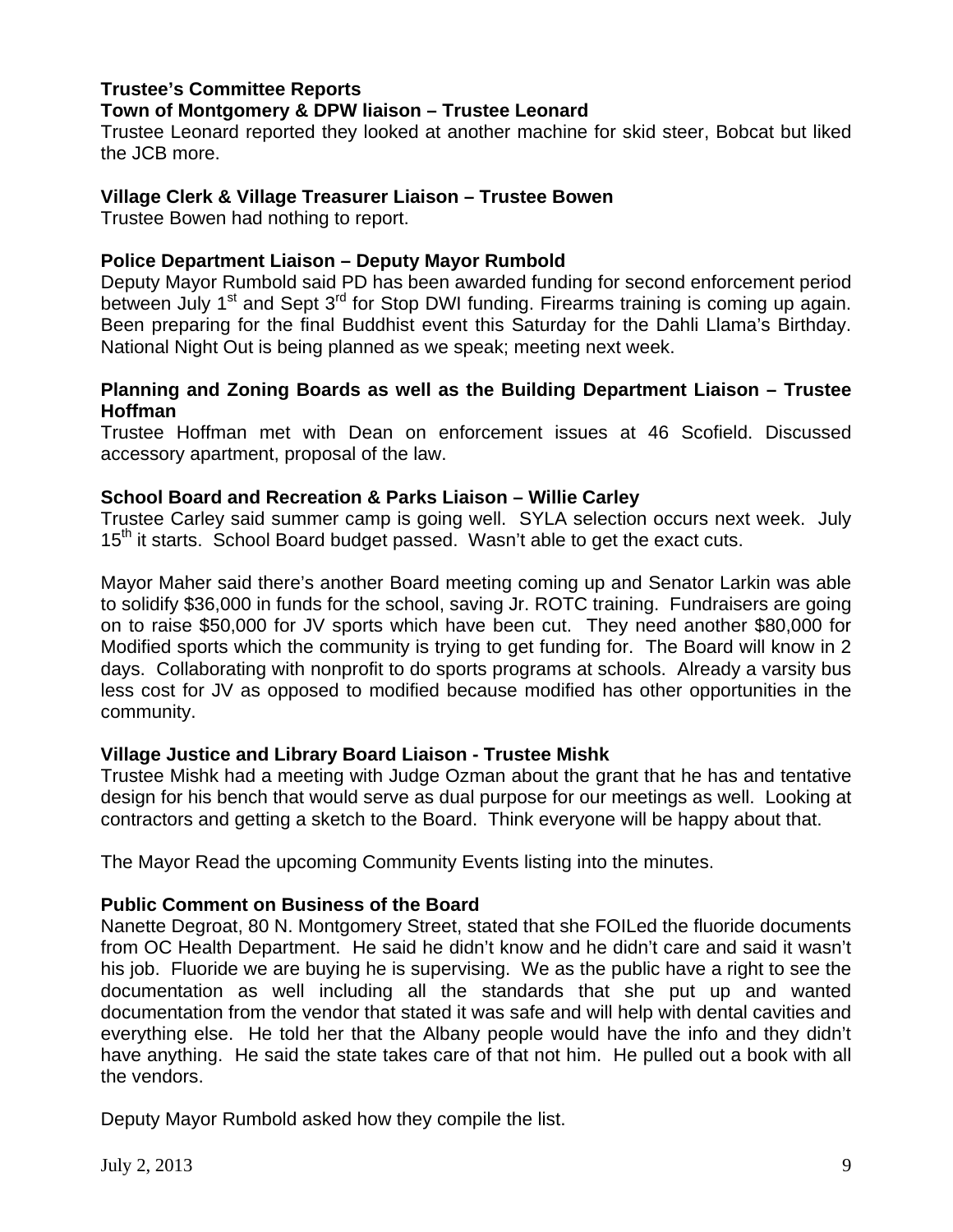Nanette said from the state.

Deputy Mayor Rumbold commented that she is assuming the state is asking for documentation from these companies.

Nanette replied per Mr. Burgess from the County.

Deputy Mayor Rumbold asked if the state has those documents.

Nanette answered she didn't know.

Deputy Mayor Rumbold said assuming if the state has compiled that list and the state has checked each vendor to make certain that they meet NYS standards.

Nanette said would have to have records up to date on the fluoride that comes up to this date. We would need the toxicology report on that fluoride that is being delivered now and then to keep up on that paperwork is overwhelming.

Trustee Mishk asked if the fluoride was purchased through state bid.

Manager Revella said he didn't know. Haven't had to purchase since he's been here.

Trustee Bowen thinks that would be an audit or someone who is validating the purchase and checking. The gentleman from the county said he would be the one who came to the Village to inspect.

Nanette said he inspects the equipment not the fluoride. She said there was no one else to speak to except for him. He said that as far as the fluoride goes, as long as the Village is buying from a book that he has in his office, he's not going to say that it's good, bad or indifferent.

Deputy Mayor Rumbold asked if we are allowed to ask the company or do we have to go through the state or the county to provide us with the proper documentation.

Manager Revella answered yes; any vendor can be asked that.

Nanette said as a Board they have obligation to the public to have those documents.

Deputy Mayor Rumbold said maybe they can be good neighbor to let the county know if someone doesn't comply to let the county know so they can update their book.

Trustee Hoffman mentioned it's the states book, not the county.

Nanette said it's a legal issue at that point requiring litigation at that point if not compliant at that point.

## **Action Items**

## **Introduction to Local Law 4 of 2013 – Tow Truck Policy**

Attorney Donovan explained that all they're doing is changing the word license to permit and changing the expiration date to April  $1<sup>st</sup>$  to make it all uniform.

July 2, 2013 10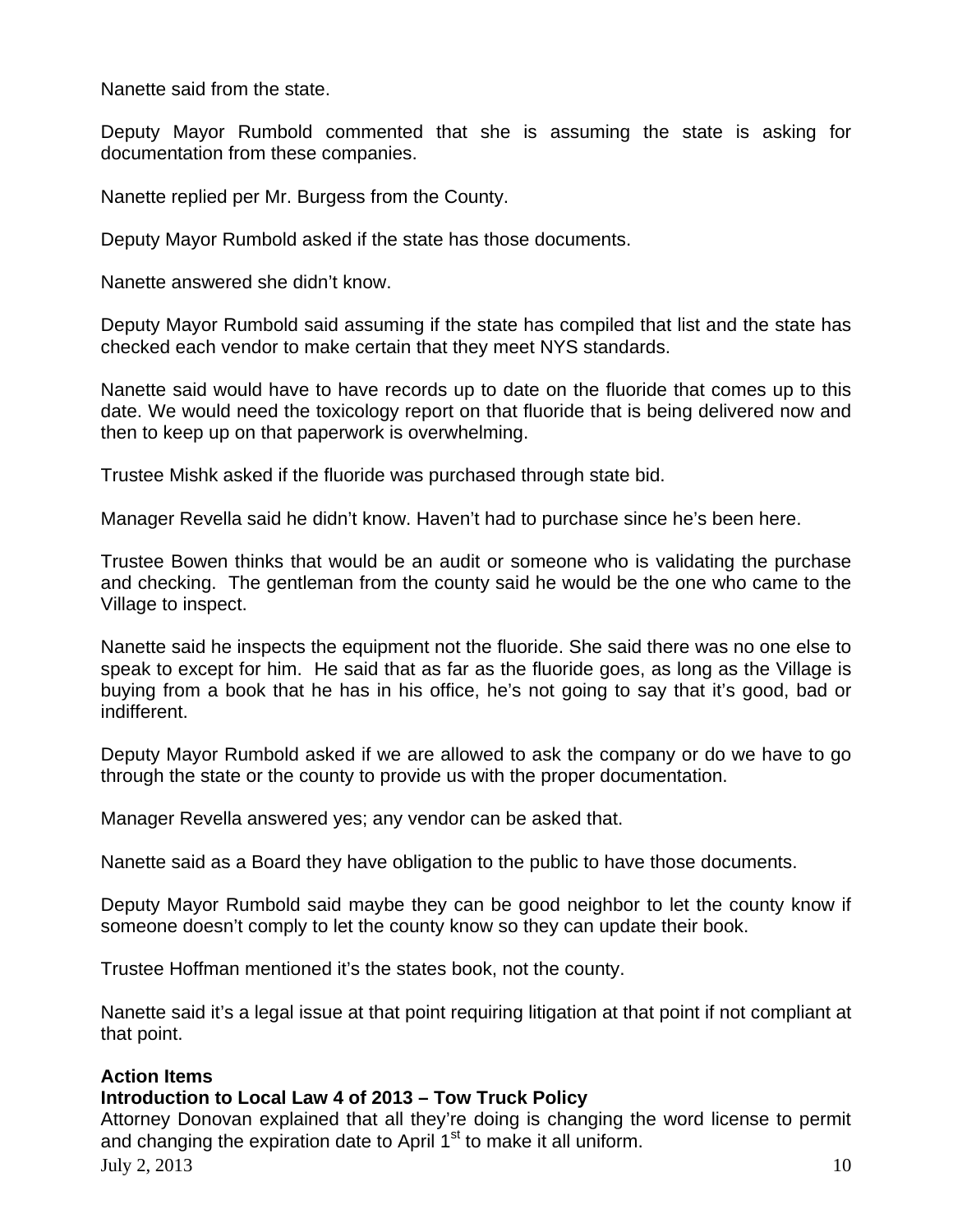Deputy Mayor Rumbold stated this deals with companies the Village contracts with to tow cars. We also had companies file for permits to operate. Business within the Village and they contract with someone who does not have a permit to the Village are they allowed within the Village limits that's private.

Attorney Donovan answered per our code 277-1 no permit required and allowed in Village to do business. This is just for the police to call a tow truck operator that's what this applies to.

Trustee Mishk said as a private citizen to tow something would the fees under this permit apply.

Attorney Donovan said no, only if the Police call to have someone towed. Not private citizens. Only business done through the Village of Walden.

Deputy Mayor Rumbold made a motion to set the public hearing for Local Law 4 of 2013 – Tow Truck Policy for July 16, 2013 at 6:30pm or as soon thereafter as could be heard. Seconded by Trustee Mishk. All ayes. Motion carried

### **Introduction to Local Law 5 of 2013 – Sign Law: Special Event Signs**

Attorney Donovan said that Dean had come up with a list of what he felt was appropriate event signs and Tara put together a form for people to fill out and submit to the Board. Affects all signs except political signs.

Trustee Mishk made a motion to set the public hearing for Local Law 5 of 2013 – Sign Law: Special Event Signs for July 16, 2013 at 6:30pm or as soon thereafter as could be heard. Seconded by Trustee Bowen. All ayes. Motion carried

#### **Award Bid for McKinley Monument**

Mayor Maher stated the low bidder is Jorrey Excavating Inc. \$40,220. Stamped asphalt is required. This is a block design that will be stamped in there.

Trustee Leonard made a motion to award the bid for the McKinley Monument to Jorrey Excavating Inc. in the amount of \$40,220. Seconded by Trustee Carley. All ayes. Motion carried

#### **Resolution 9-13-14: Uniform Notice of Claim Act**

Attorney Donovan explained that if you are going to sue a Village, you need to serve the Village Clerk. This law allows being served through the secretary of state at a fee of \$250 to do this and then we get \$125 from that fee. But most will still serve to the Village Clerk as that is free.

Trustee Hoffman motion to adopt Resolution 9-13-14: Uniform Notice of Claim Act. Seconded by Trustee Bowen. All ayes. Motion carried.

## **Park Use Requests**

July 2, 2013  $11$ Manager Revella said the first one is for a graduation party at Olley Park for July 26 from 2-8pm. Wants alcohol and needs Board approval. We wanted the person requesting to come up and list what the alcohol involves but we got no answer.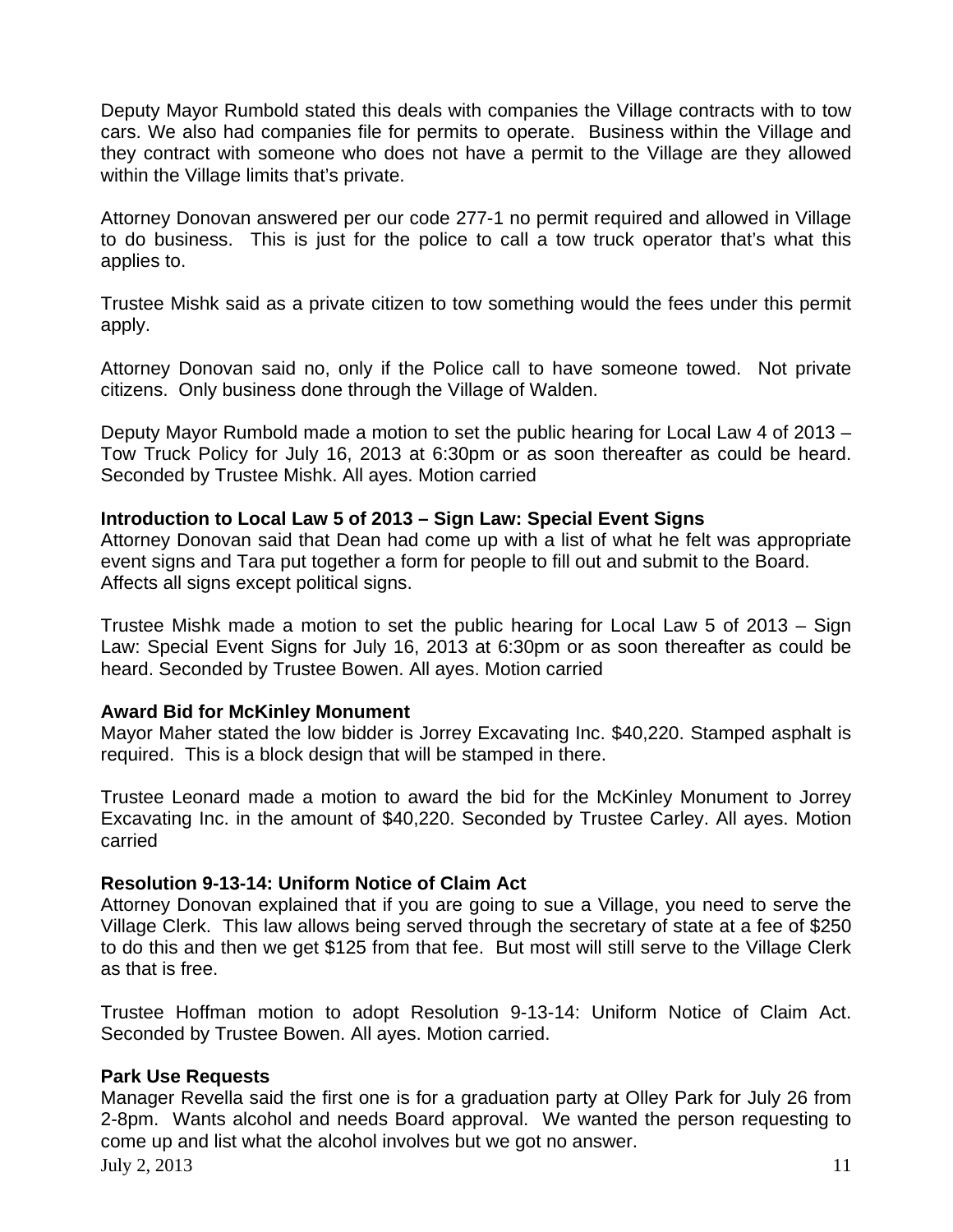Mayor Maher asked if it is beer and wine and has plans to prevent underage drinking etc. He asked to have the applicant in front of us as a formality at the next meeting.

Manager Revella said the second party is for July  $20<sup>th</sup>$  for Jacobowitz & Gubits from 12-5pm for their company picnic.

Trustee Carley thinks the graduation for HS with alcohol, sets them up for failure. J&G are all adults. In his eyes that is a concern.

Trustee Bowen asked what kind of precedence they are opening for the Village.

Mayor Maher said been doing that already just haven't had a request in a long time. He requested that the individual be there to ask these types of questions to.

Trustee Leonard asked if there is underage drinking is the parent liable or just the Village liable.

Manager Revella said the Village is not liable because they are not providing alcohol. Any adult that gives to a minor is liable.

Trustee Bowen asked if this will affect them as it's their park.

Attorney Donovan said if there is an accident and someone's consumed alcohol in excess then yes we could be sued and held responsible.

Deputy Mayor Rumbold said just because someone is renting the park for a private party does that mean other residents can't use the park.

Manager Revella said the pavilion is being used not the park and not closed to other people.

Mayor Maher requested applicants be present at next Board meeting to explain their requests.

#### **Hearing Request – 46 Scofield Street**

Deputy Mayor Rumbold made a motion to set a hearing for 46 Scofield Street for July 16, 2013 at 6:30pm or as soon thereafter as could be heard. Seconded by Trustee Mishk. All ayes. Motion carried.

#### **Hearing Request – 73-77 West Main Street**

Deputy Mayor Rumbold motion for public hearing for 73-77 West Main St. for July 16, 2013 at 6:30pm or as soon thereafter as could be heard. Seconded by Trustee Leonard. All ayes. Motion carried

## **Discussion Items**

## **Draft ILL 6 of 2013 – Accessory Apartments**

July 2, 2013  $12$ Mayor Maher stated it raised some concerns in his eyes and wants to see what the meaning behind it is as we discussed to ease financial hardships. We had questions in our own discussion of whether we are creating more of an expense and is it worth it. In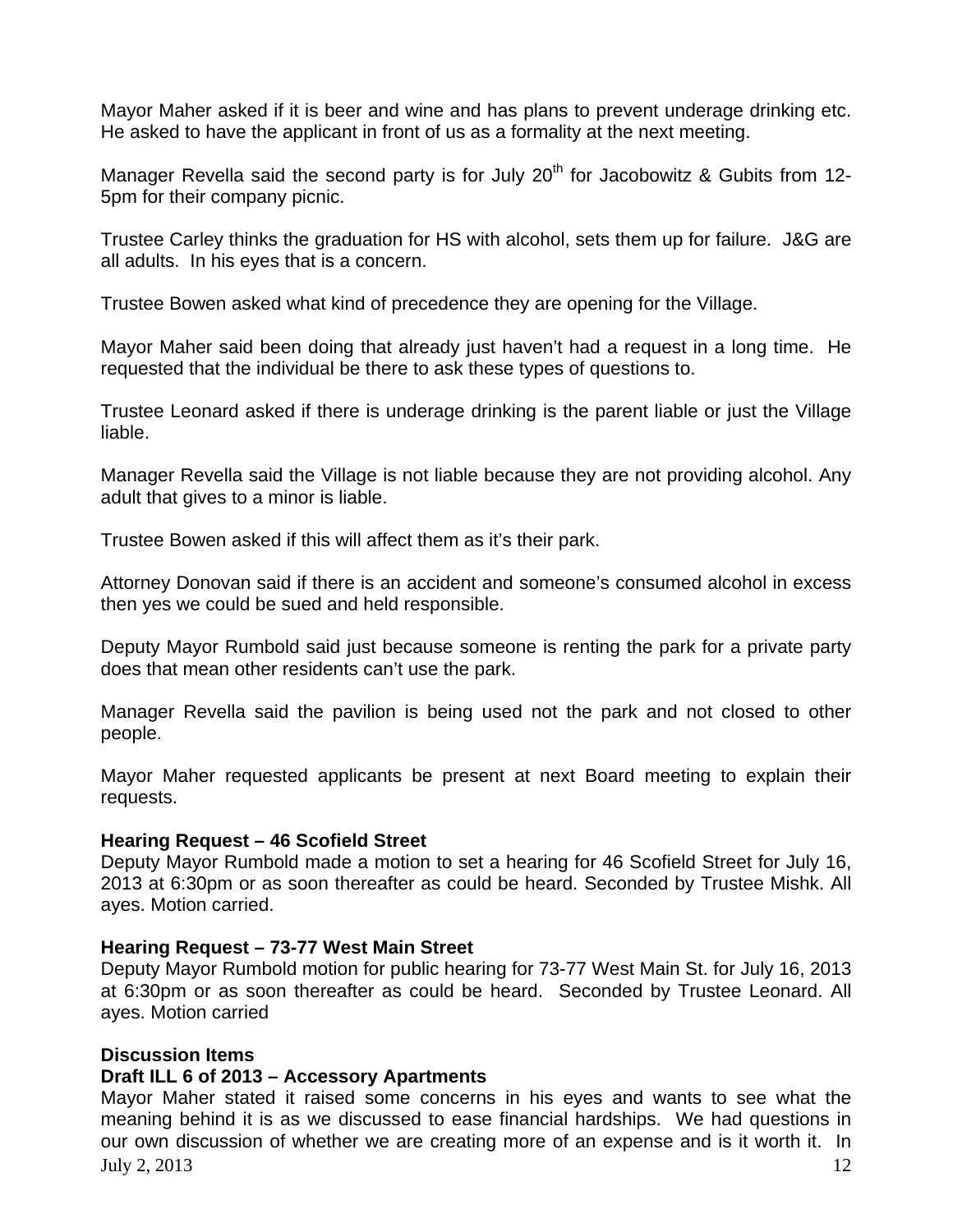any way will this have a trickle down affect to adversely change the dynamic of our Village? We got numbers from Dean. Multifamily dwellings there are 220 2 family 230 3 family and 411 4 or more families in one building.

Deputy Mayor Rumbold said her understanding was that in order to help out current senior homeowners to provide this to help them retain their property. Once that owner moved or passed the house would then revert back to what it was before. Second discussion would pass it on to the new owner and they may not be in the same situation as the first owner.

Mayor Maher said that in the law it would end with that owner and the new owner would have to apply again.

Attorney Donovan said it was hard to come up with criteria/definition. What is the hardship, what is the income level? How do I show that I need this to keep my home? New owner would need to reapply.

Deputy Mayor Rumbold thinks this is a wonderful idea but she thinks it's so restrictive because many homes in the Village don't have off street parking in the Village now let alone more spaces for this rezoning. Doesn't feel there are many homes that would meet this requirement. Plus the cost factor and creating a second unit might prohibit the financial unit. How would they have the money to do these renovations?

Mayor Maher was on the other side of this but when we started discussions it is not simple as there are restrictions and costs incurred and developing. It's almost prohibitive. What's the sense of creating a law to do that?

Trustee Bowen said his concern is the home being sold to new owner incurs additional cost to refit the home to what is should be.

Attorney Donovan said Trustee Bowen's point is having apartment and you buy it now you have to convert it back.

Deputy Mayor Rumbold said her understanding was the applicant had to meet a threshold of need financially and that's why we were doing this to begin with. Are you saying there isn't any mention of that threshold in here? What are the requirements?

Attorney Donovan said that there's not, but could come up with them.

Trustee Hoffman stated that by not having a mechanism, are they putting a strain by not doing this. Zoning Board variance by asking the zoning Board. Define some limits on this if we don't take action on this they can go to the zoning Board and then we push that onto the Zoning Board to decide.

Trustee Mishk said that realistically the cost factors if we implement this law under the thought that we had in trying to help elderly persons keep home with the cost involved how can they afford those. We have to be careful that we don't create permanent multi family dwellings. In his opinion it has to be ended when sold or passed on. Transferred in title otherwise defeating purpose and creating a metropolis.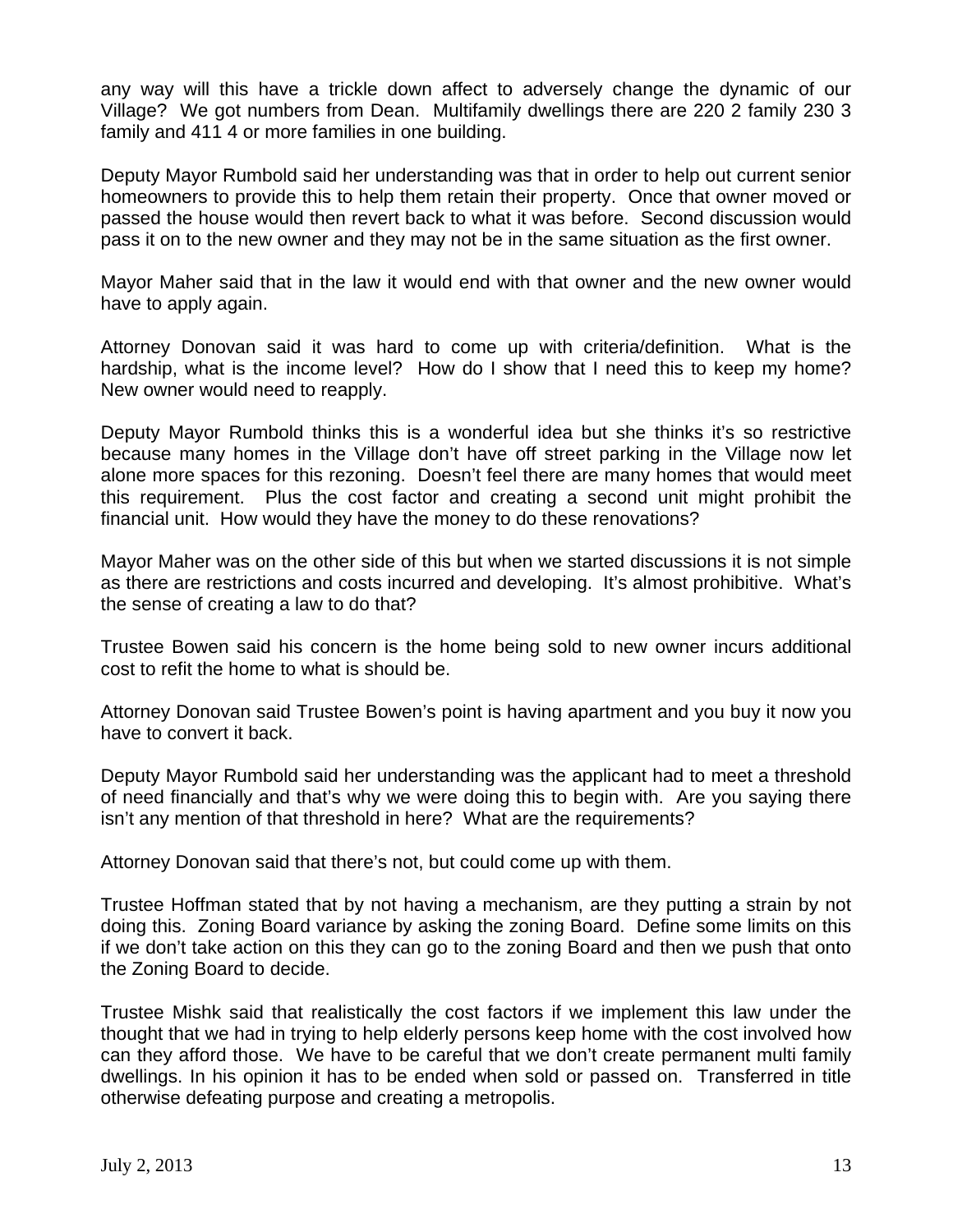Mayor Maher suggested bringing it back up to discussion at Tri Board meeting to have further discussion and talk about our reasons why and where we are at.

Trustee Bowen stated that they feel they have made those decisions already it may be worth it to handle at that level.

Deputy Mayor Rumbold thinks in reality if we ever knew how many home owners are renting rooms we would be astounded with the number. Understands and sympathizes with why the Zoning Board wants to do this. She feels we are being restrictive to the point of excluding a good portion of the Village from this law and thinks we need to think of the Village as a whole and missing a demographic of people who are already renting a room in their home.

Trustee Bowen said on the Mortgage industry, homeowners are going out and seeking renters to pay their mortgage and banks are saying to them just give me a contribution letter and that counts to pay their mortgage.

### **Draft ILL 6 of 2013 – Best Values Contract**

Attorney Donovan said it's a recent change to state law with regards to service contracts. Have to award to the lowest responsible bidder. Quality cost and efficiency and give a little latitude in determining what is the best contract as cost is not the only option. Have a rational basis; general criteria for awarding the service contract more expensive than someone else you will be ok.

Manager Revella said say if you have 2 services for Village and vendor x is lowest but vendor y gives better service, better responsiveness, you can award with this law the one with the better service.

Attorney Donovan said it is not applied to public works contracts, only service contracts.

Mayor Maher asked if he has seen this passing in other municipalities.

Attorney Donovan said yes.

Trustee Bowen motion to set public hearing for Local Law 6 of 2013: Best Values Contract for July 16, 2013 at 6:30pm or as soon thereafter as could be heard. Seconded by Trustee Mishk. All ayes. Motion carried.

## **Regular Board Meeting at Veterans Memorial Park**

Trustee Bowen thinks it would be a great opportunity to show off the park and understands there may be a cost that comes with it.

Mayor Maher mentioned an issue with minutes as it's so close to the road it could be an issue to record the minutes. Not a huge cost to this. But maybe we have this at Wooster Grove, as if it rains it's covered or we could go inside and the bathrooms are already there and parking is good.

Trustee Mishk questioned if there would there be an overtime issue at Veteran's Park with the tables and chairs.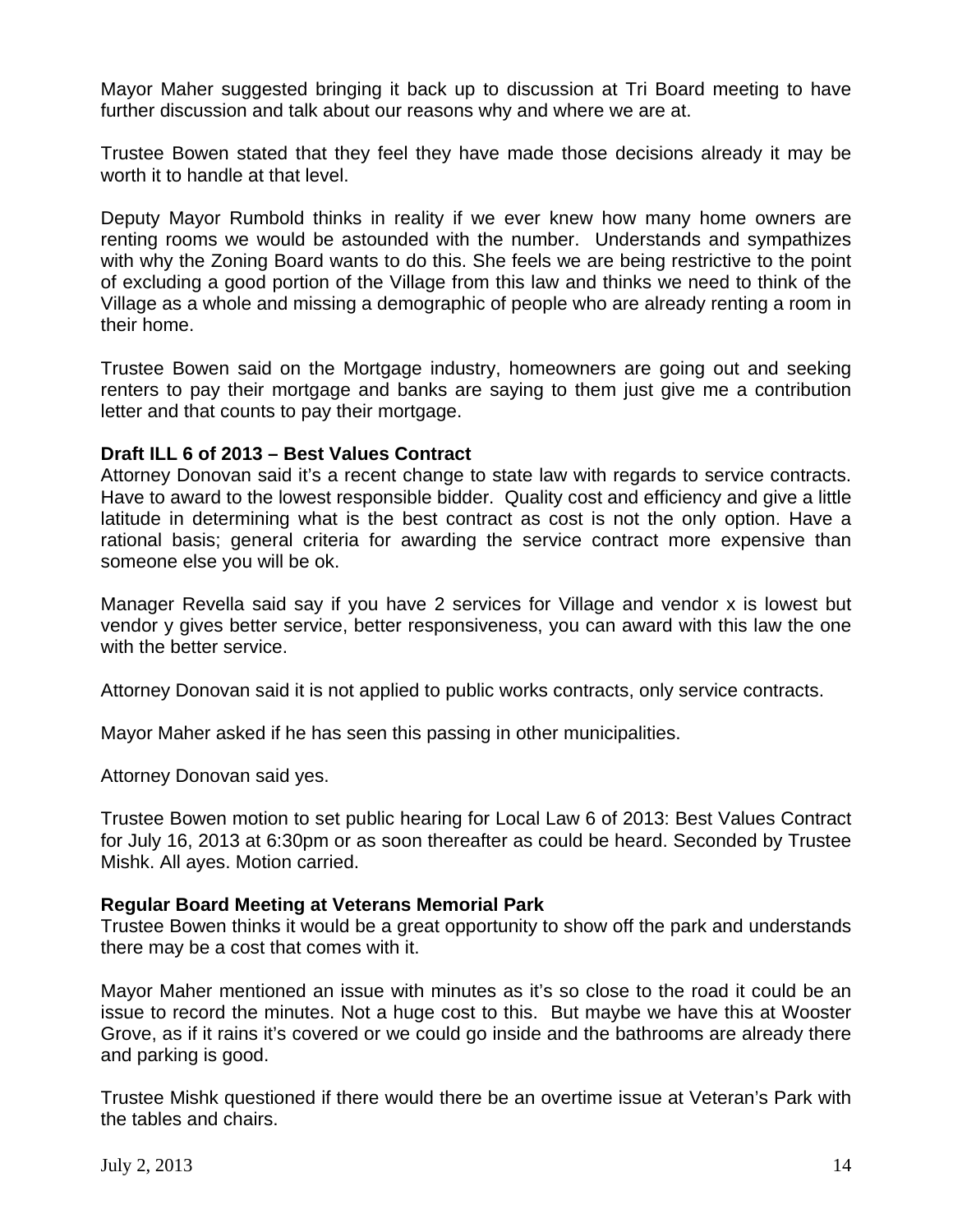Manager Revella said no.

Mayor Maher said we would finalize this at the next meeting.

## **Public Comment**

Diane Sandbothe, 90 Liberty Street, George St coming off making right, the  $4<sup>th</sup>$  house has garbage there every day. Our house is getting water damage from the road that was built in Town above the hill and don't know what to do. Hoping someone could talk to her husband and have engineer to look at it. Black cemetery on her property she has exhausted everything and has verified there is a cemetery there from 200 years ago and wants it recognized. There are 6-8 bodies up there.

Mayor Maher suggested she talk to Senator Larkin's office and Mary Ellen Matise. Talk to state also and Kerron Barnes.

Becky Pearson, 167 Walnut Street, commented that parking by Veteran's Memorial Park and the house next door is becoming a problem. How much parking are they allowed and how big is the easement that goes down there?

Manager Revella believes that is researched by the PD and Dean and they are within their easement. If they park in the park they will get a ticket and be towed. If they are over the curb into the park that is not our property and we can't paint it.

Becky asked if it is related management.

Manager Revella answered yes.

Becky suggested the Board get them to mark it. She commented about the walkway that Alan talked about has those from years ago. The Abutment from Norfolk Southern is needed, not the other property? They don't give up their rights lots of times. She thought the plan was already voted on for the judge to do the deus.

Deputy Mayor Rumbold said the deus was approved but only got the sound system.

Becky said that with regard to the accessory apartments law it is frustrating when you are sitting here and listening to people that appear to not even have read the information in front of them as there were questions answered tonight that were listed in the information in front of you. People worked hard but it's for you to decide that it was not for the majority of the people but it would help some and this is frustrating.

Brenda Adams, 31 Valley Ave, asked about the party violating the open container law violation. Can someone be arrested if someone is drinking in their own yard and they walk into the street?

Attorney Donovan said just like a street block party, it would be an exception as it would not violate that law.

July 2, 2013 15 Brenda said accessory apartments concept was there and we did do a lot of work on it and researched other laws in other municipalities; the intention was that the Board would add their opinions as well as the Planning Board. Was not meant as gospel we knew it needed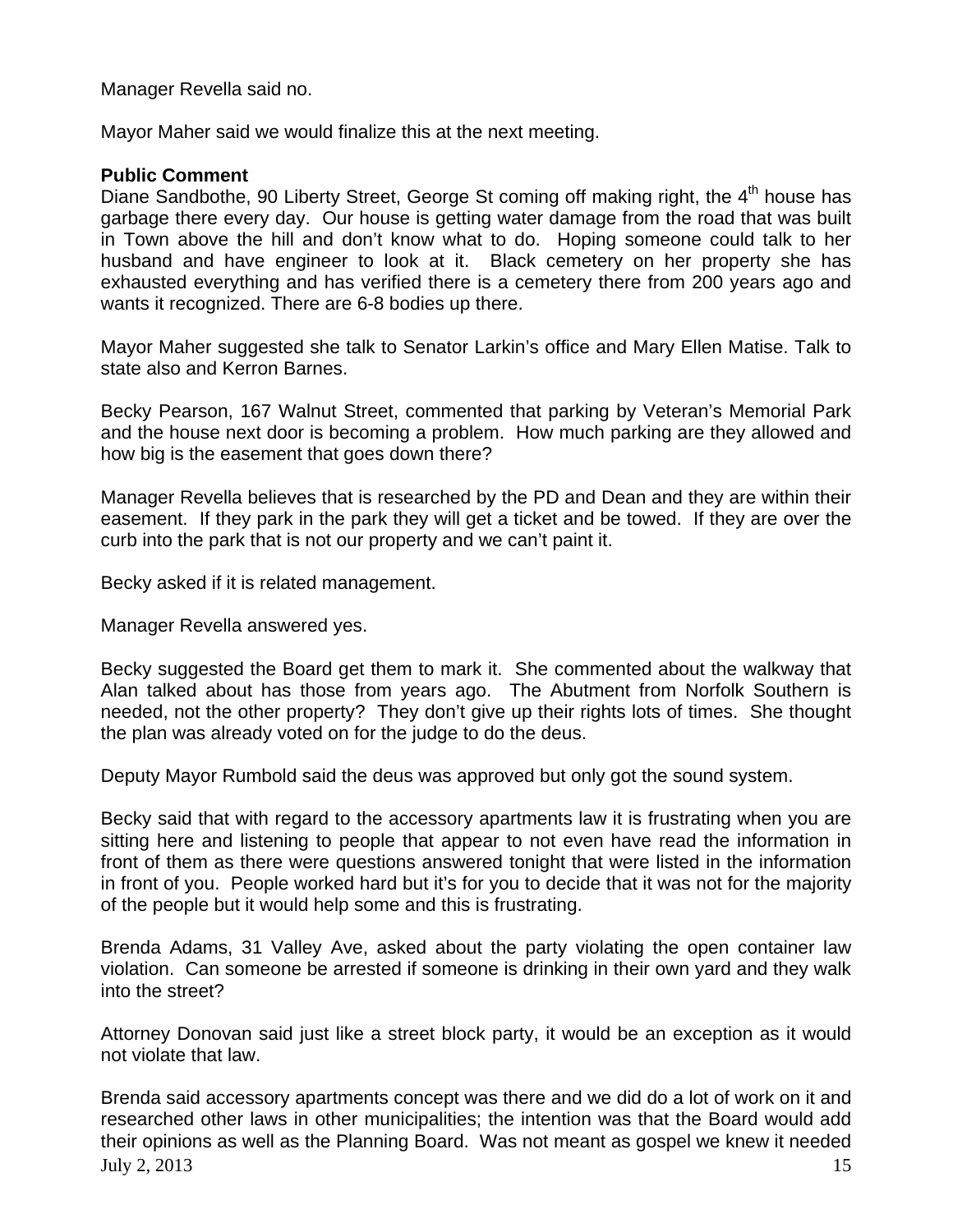to be reviewed by a lot of people as that's how you get the best results. Thank you for the Veterans Park Flag Day Ceremony.

Trustee Carley asked how many applications have come to the Board.

Brenda said over time, quite a few. In the last 5 years, maybe 8 applications; rough guess.

Trustee Bowen asked if anyone has come up with a ballpark number of costs to put in an accessory apartment.

Brenda said it would be different with each house.

Trustee Bowen questioned if she knew someone who did it and borrowed money and then couldn't afford the mortgage.

Brenda said money is not their issue.

Trustee Bowen said that if you put somebody into that situation and get approval and it's already in a bind, how you do spend more money.

Brenda said they come to make 2 a family home, not an accessory apartment. We have to look at the financials for each apartment and then the Board assesses all of that. We have to say each property has a different cost. Depends on structure of the building.

### **Payment of the Audited Bills**

Deputy Mayor Rumbold made the motion to pay the audited bills. Seconded by Trustee Mishk. All ayes. Motion carried.

## **Correspondence – Note from Anita Vandermark regarding Ethics Board (read into the minutes) & Veterans Memorial Park Committee**

## **Miscellaneous Comments from the Board of Trustees**

Trustee Leonard set a tentative date at 8am July 13<sup>th</sup> to clean up rail trail. Have not heard back from the Town.

Manager Revella asked who's insurance this would fall under.

Trustee Leonard asked to have the code enforcement officer identify the property owners that are dumping yard waste along the fence there.

Deputy Mayor Rumbold asked if there was anything to do about condition of state property within our Village limits. Potholes are becoming hazardous and deeper.

Manager Revella spoke to the foreman at Maybrook DOT and they will be out to check pot holes near Mobil by Stewarts, Light at 52 and 208. We have the list so far is those 4 locations plus the site distance issues that we cut but that they should be cutting.

July 2, 2013 16 Deputy Mayor Rumbold doesn't understand why they have to beg for maintenance on their own roads. She understands finances but they have a responsibility to maintain their property. If they do it, they chastise them about not doing it to their standards.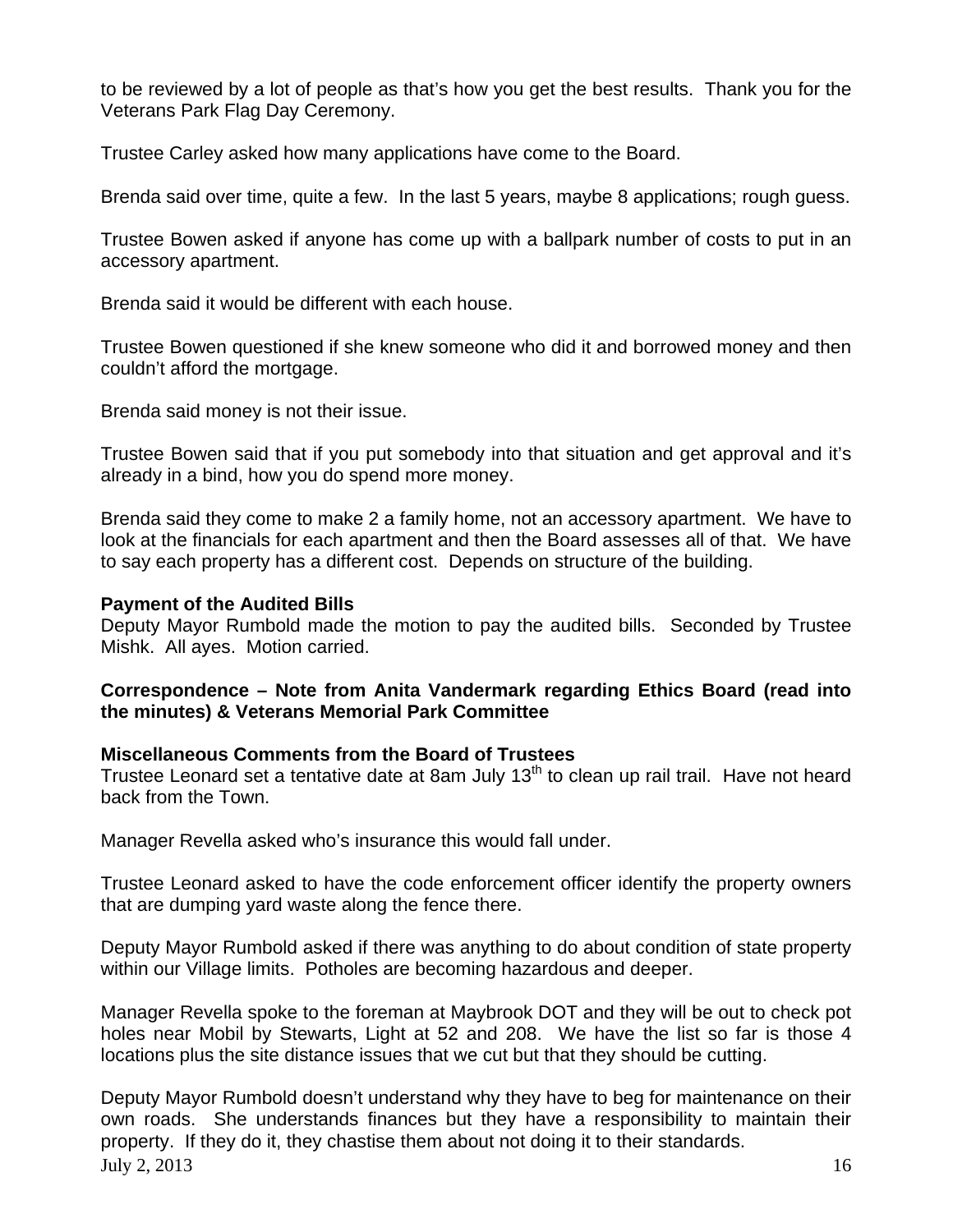Manager Revella said that he told them that if they don't get it done in certain time, he will fill the pot holes how they are. His point of contact at the local office, Tom Artoli, in the Newburgh office told him to talk to Tom directly.

Deputy Mayor Rumbold said that the issue is the tax payers are wondering why our DPW isn't fixing it as they don't realize it's not our responsibility.

Trustee Carley asked what happened to the screen in the assembly room.

Manager Revella said it happened today.

Trustee Mishk questioned the Orange Ave water over the road, whose responsibility is that? Who do we address that to?

Manager Revella said the state would have to address that, not our property.

Mayor Maher said that Wallkill Valley Times and Times Herald Records are our local papers and he wanted to introduce Mike Randall from the THR covering our area. Thank you and welcome. And of course Rachael Coleman from WVT.

### **Executive Session – Personnel, Marangi Litigation, and Property Purchase.**

Deputy Mayor Rumbold moved to go into Executive Session to discuss the employment history of a particular person, Marangi Litigation and property purchase. Seconded by Trustee Bowen. All ayes. Motion carried.

#### **Reconvene**

Deputy Mayor Rumbold moved to reconvene the regular meeting. Seconded by Trustee Hoffman. All ayes. Motion carried.

#### **Adjournment**

Mayor Maher moved to adjourn. Seconded by Trustee Hoffman. All ayes. Meeting adjourned.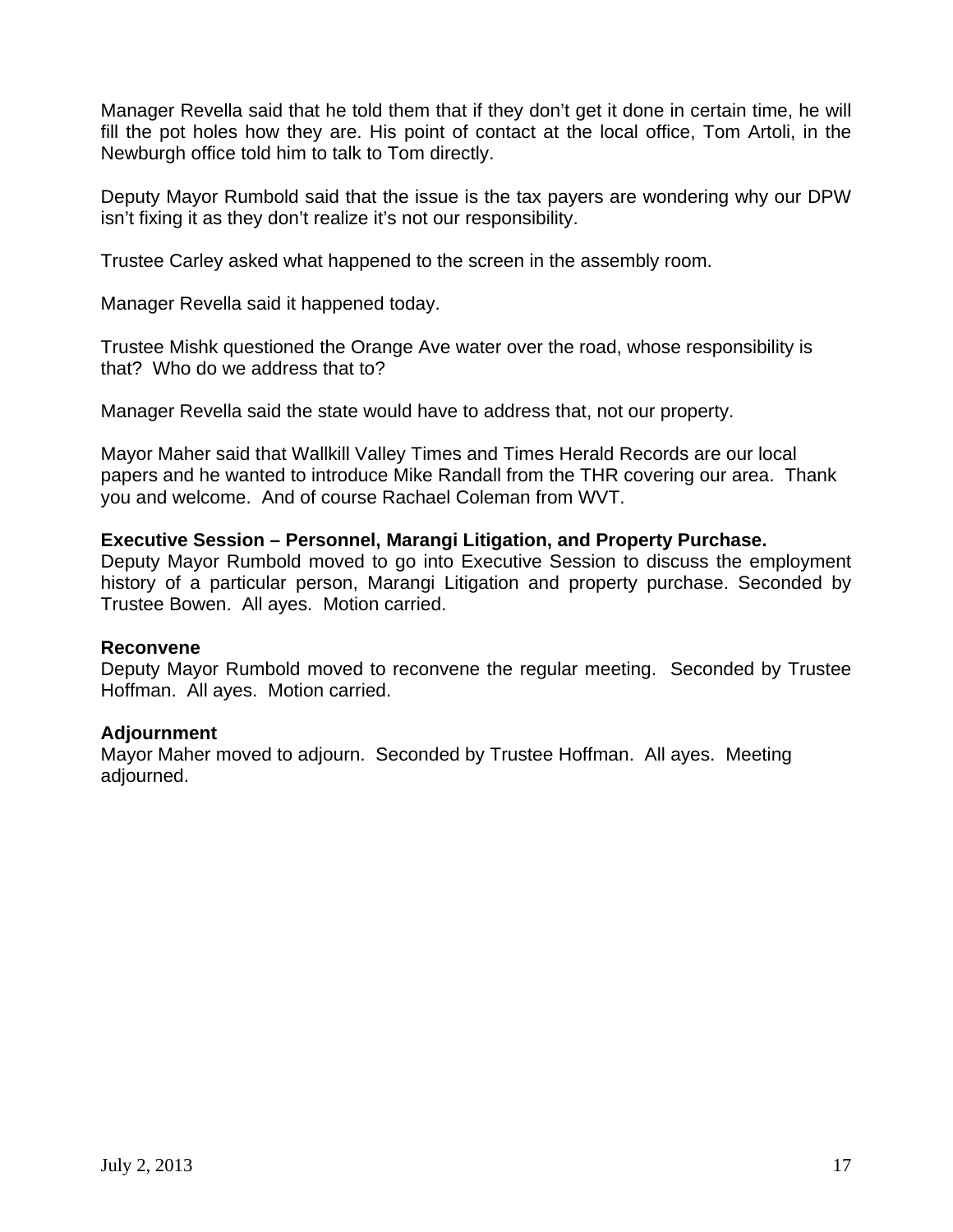### **Village of Walden Board of Trustees Regular Meeting July 2, 2013 Motions & Resolutions**

### **Introduction to Local Law 4 of 2013 – Tow Truck Policy**

Deputy Mayor Rumbold made a motion to set the public hearing for Local Law 4 of 2013 – Tow Truck Policy for July 16, 2013 at 6:30pm or as soon thereafter as could be heard. Seconded by Trustee Mishk. All ayes. Motion carried

## **Introduction to Local Law 5 of 2013 – Sign Law: Special Event Signs**

Trustee Mishk made a motion to set the public hearing for Local Law 5 of 2013 – Sign Law: Special Event Signs for July 16, 2013 at 6:30pm or as soon thereafter as could be heard. Seconded by Trustee Bowen. All ayes. Motion carried

### **Award Bid for McKinley Monument**

Trustee Leonard made a motion to award the bid for the McKinley Monument to Jorrey Excavating Inc. in the amount of \$40,220. Seconded by Trustee Carley. All ayes. Motion carried

### **Resolution 9-13-14: Uniform Notice of Claim Act**

Trustee Hoffman motion to adopt Resolution 9-13-14: Uniform Notice of Claim Act. Seconded by Trustee Bowen. All ayes. Motion carried.

#### **Hearing Request – 46 Scofield Street**

Deputy Mayor Rumbold made a motion to set a hearing for 46 Scofield Street for July 16, 2013 at 6:30pm or as soon thereafter as could be heard. Seconded by Trustee Mishk. All ayes. Motion carried.

#### **Hearing Request – 73-77 West Main Street**

Deputy Mayor Rumbold motion for public hearing for 73-77 West Main St. for July 16, 2013 at 6:30pm or as soon thereafter as could be heard. Seconded by Trustee Leonard. All ayes. Motion carried

## **Draft ILL 6 of 2013 – Best Values Contract**

Trustee Bowen motion to set public hearing for Local Law 6 of 2013: Best Values Contract for July 16, 2013 at 6:30pm or as soon thereafter as could be heard. Seconded by Trustee Mishk. All ayes. Motion carried.

#### **Payment of the Audited Bills**

Deputy Mayor Rumbold made the motion to pay the audited bills. Seconded by Trustee Mishk. All ayes. Motion carried.

#### **Executive Session – Personnel, Marangi Litigation, and Property Purchase.**

Deputy Mayor Rumbold moved to go into Executive Session to discuss the employment history of a particular person, Marangi Litigation and property purchase. Seconded by Trustee Bowen. All ayes. Motion carried.